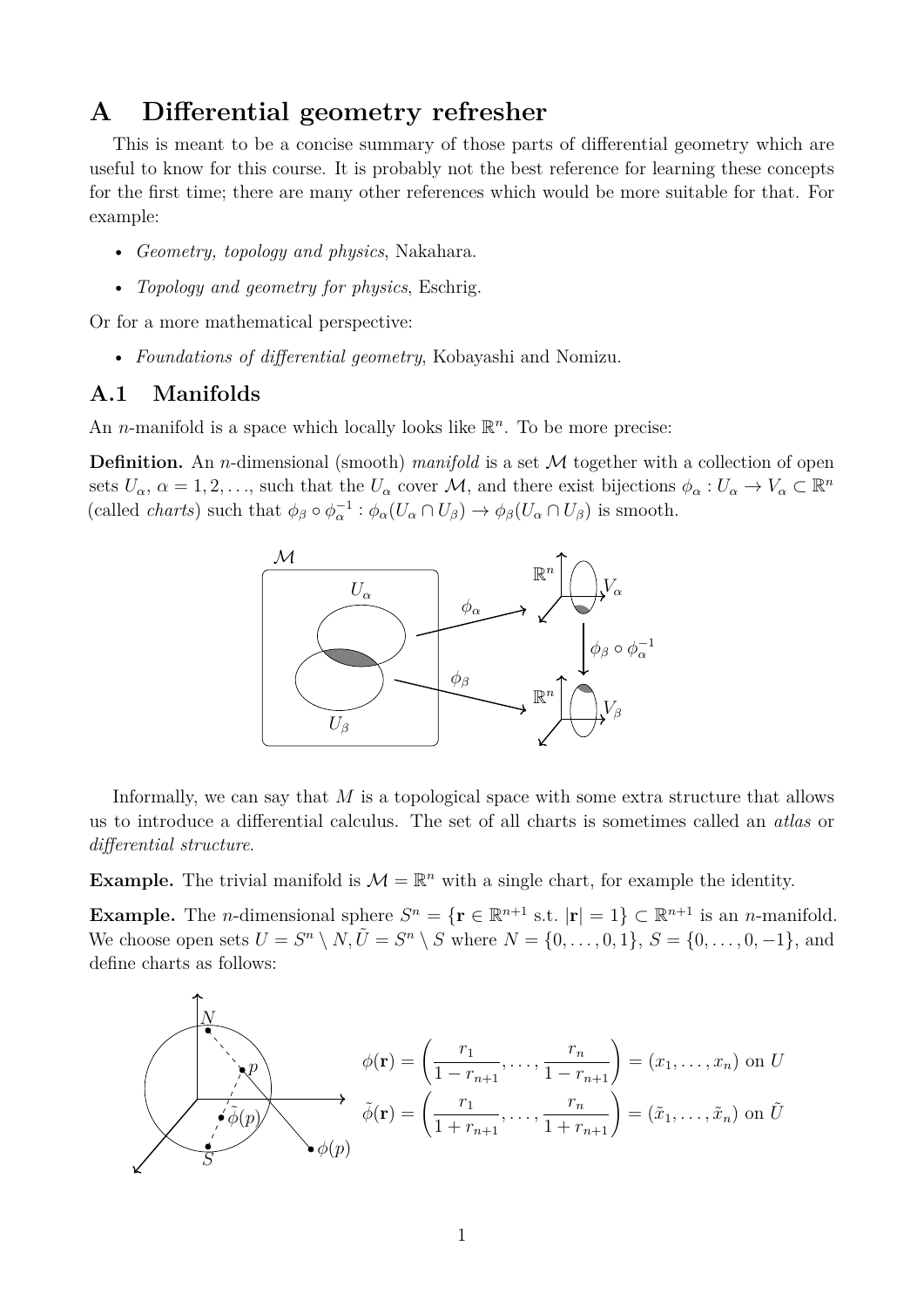Note that:

$$
x_1^2 + \dots + x_n^2 = \frac{r_1^2 + \dots + r_n^2}{(1 - r_{n+1})^2} = \frac{1 - r_{n+1}^2}{(1 - r_{n+1})^2} = \frac{1 + r_{n+1}}{1 - r_{n+1}}
$$
(A.1)

So:

$$
\tilde{x}_k = \frac{1 - r_{n+1}}{1 + r_{n+1}} x_k = \frac{x_k}{x_1^2 + \dots + x_n^2}
$$
\n(A.2)

is smooth on  $U \cap \tilde{U}$ .

## **A.2 Tangent vectors**

Let M be a smooth manifold of dimension *n*, and let p be a point in M. Since M is locally like  $\mathbb{R}^n$ , we can introduce a set of coordinates  $\{x^i\}, i = 1, \ldots, n$  into an open subset of the manifold, with origin at *p*.

**Definition.** The tangent space to  $\mathcal M$  at  $p$ , denoted  $T_p\mathcal M$ , is the *n*-dimensional vector space spanned by the differential operators  $\{\frac{\partial}{\partial x^j}\}, j = 1, \ldots, n$ .



Since  $T_p\mathcal{M}$  is an *n*-dimensional real vector space, it is homeomorphic to  $\mathbb{R}^n$ .

Suppose  $f : \mathcal{M} \to \mathbb{R}$  is a function on  $\mathcal{M}$ , and let  $V = V^i \frac{\partial}{\partial x^i} \in \mathrm{T}_p(\mathcal{M})$ . The action of *V* on *f* is defined as

$$
V(f) = V^i \frac{\partial f}{\partial x^i} \bigg|_{x=0}.
$$
\n(A.3)

Consider a smooth curve on  $\mathcal{M}$ ,

$$
C: \mathbb{R} \to \mathcal{M}, \quad t \mapsto x^i(t). \tag{A.4}
$$

Suppose this curve goes through  $p$  at  $t = 0$ . We can associate a tangent vector at  $p$  with  $C$  in the following way:

$$
V_C = \dot{x}^i(0)\frac{\partial}{\partial x^i} \in \mathcal{T}_p(\mathcal{M}) \text{ where } \dot{x}^i = \frac{\mathrm{d}x^i}{\mathrm{d}t}.\tag{A.5}
$$

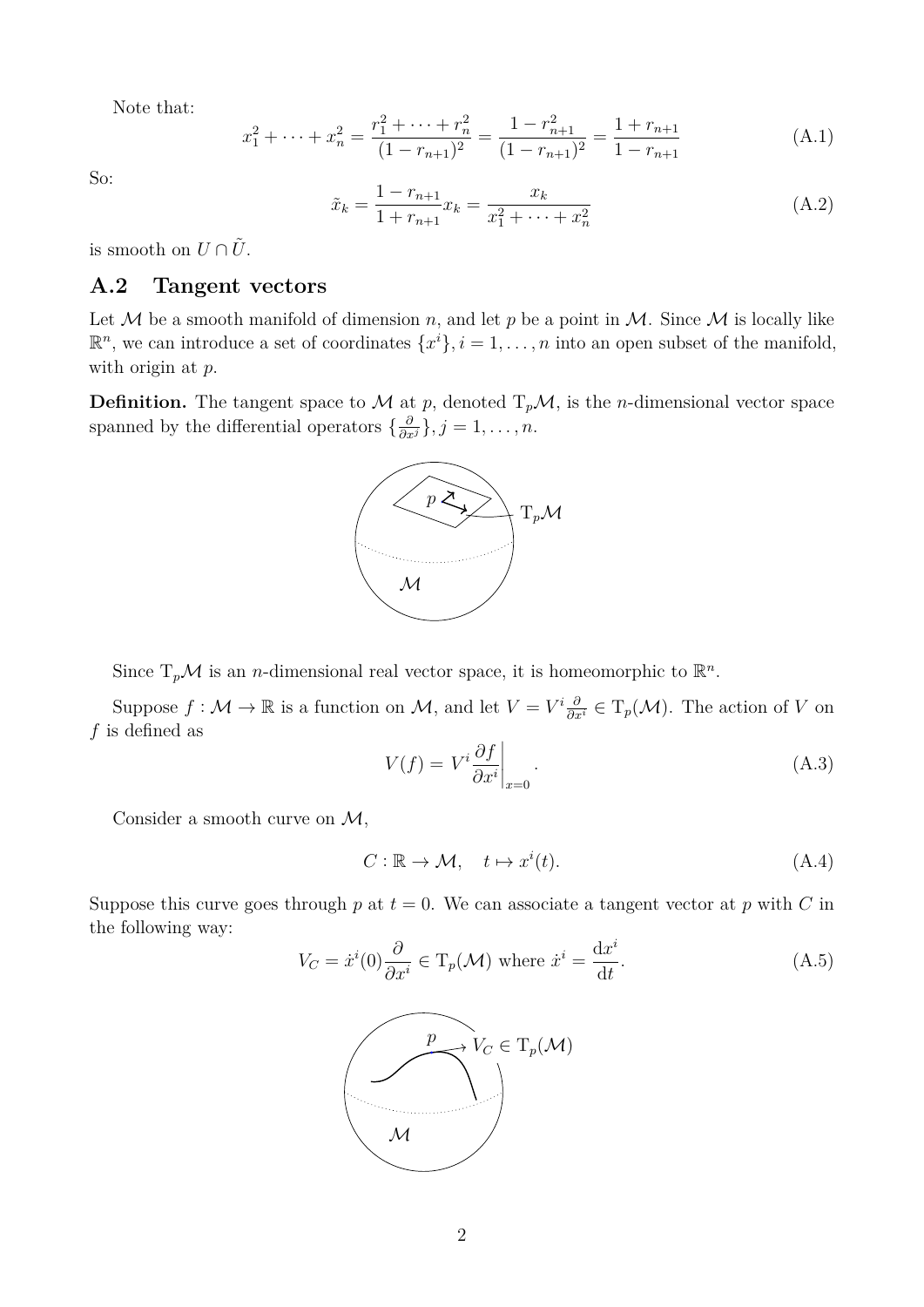If we let *V<sup>C</sup>* act on a function *f* we can see that it is simply the total derivative of *f* along the curve at *p*:

$$
V_C(f) = \dot{x}^i \frac{\partial}{\partial x^i} f(x) \bigg|_{x=0} = \frac{\mathrm{d}x^i}{\mathrm{d}t} \frac{\partial f}{\partial x^i} \bigg|_{x=0} = \frac{\mathrm{d}f}{\mathrm{d}t} \bigg|_p.
$$
 (A.6)

In physics, often *C* is the trajectory of a particle or other dynamical object, and *V<sup>C</sup>* represents its velocity vector.

**Definition.** Let *X* be a vector field, and  $p \in \mathcal{M}$ . The *integral curve* of *X* through *p* is defined as the curve through  $p$  whose tangent vector at every point  $q$  (on the curve) is  $X_q$ .

Let  $\lambda$  be an integral curve of X with  $\lambda(0) = p$ , and  $(x^{\mu})$  be a coordinate chart. Then we have

$$
\frac{\mathrm{d}x^{\mu}(\lambda(t))}{\mathrm{d}t} = X^{\mu}(x^{\alpha}(\lambda(t))) \quad \text{and} \quad x^{\mu}(\lambda(0)) = x_p^{\mu}.\tag{A.7}
$$

ODE theory guarantees the existence and uniqueness of a solution. Therefore the integral curve of X through  $p \in \mathcal{M}$  exists and is unique.

**Example.** Let  $X = \frac{\partial}{\partial x^1} + x^1 \frac{\partial}{\partial x^2}$  $\frac{\partial}{\partial x^2}$ , and  $x^{\mu}(p) = (0, \ldots, 0)$ . Then we have

$$
\frac{\mathrm{d}x^1}{\mathrm{d}t} = 1, \quad \frac{\mathrm{d}x^2}{\mathrm{d}t} = x^1,\tag{A.8}
$$

which has solution

$$
x^{1} = t, \quad x^{2} = \frac{1}{2}t^{2}, \quad x^{i} = 0 \text{ for } i > 2.
$$
 (A.9)

**Definition.** The *tangent bundle* of a manifold  $M$  is the union of all of its tangent spaces:

$$
T\mathcal{M} = \bigcup_{p \in \mathcal{M}} T_p \mathcal{M}.
$$
 (A.10)

The tangent bundle is an example of a fibre bundle, which is informally a space which is 'locally' a product space:

**Definition.** A *fibre bundle* is a *total space E*, a *base space B*, a map  $\pi : E \to B$ , and a *fibre F*, such that for every  $x \in B$ , and every sufficiently small neighbourhood *U* of *x*, there is a homeomorphism  $\varphi: U \times F \to \pi^{-1}(U)$  obeying  $\pi \circ \varphi(y, a) = y$  for all  $y \in U, a \in F$ .

Informally, the preimage  $\pi^{-1}(U)$  of the open set  $U \subset B$  looks like the product space  $U \times F$ . The preimage  $\pi^{-1}(x)$  of a point  $x \in B$  is known as the fibre over *x*.

In the case of the tangent bundle, we have  $E = T\mathcal{M}, B = \mathcal{M}, F = \mathbb{R}^n$ , and  $\pi : T\mathcal{M} \to \mathcal{M}$ is defined via

$$
V \in \mathrm{T}_p \mathcal{M} \implies \pi(V) = p. \tag{A.11}
$$

In fact, the tangent bundle is a vector bundle:

**Definition.** A *vector bundle* is a fibre bundle whose fibre is a vector space, and for which the map  $\varphi$  given above can be chosen such that  $V \mapsto \varphi(x, V)$  gives a linear isomorphism between *F* and  $\pi^{-1}(x)$ .

Essentially, a vector bundle has vector spaces for fibres, and the 'local product structure' is consistent with the linearity of the vector spaces.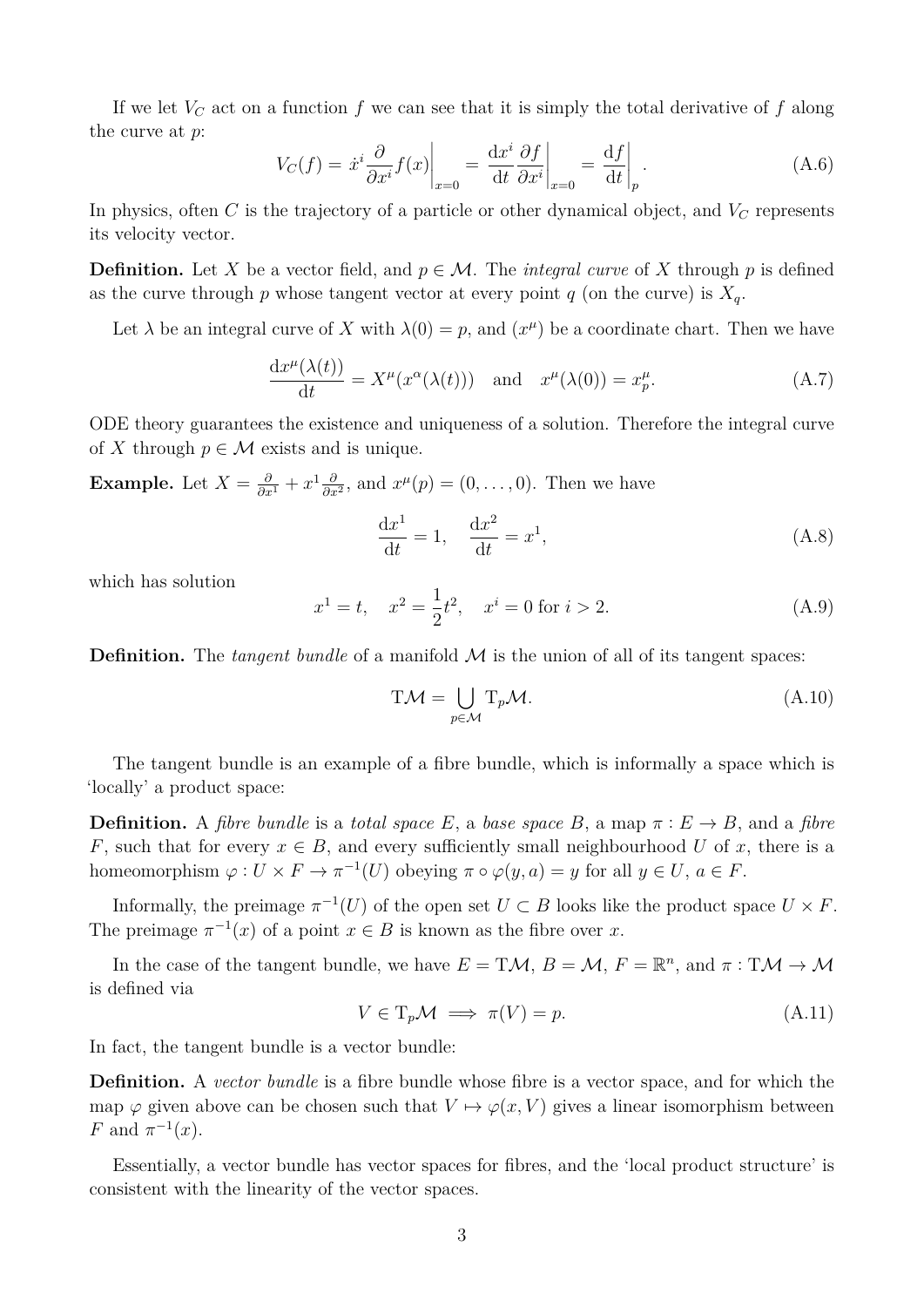**Definition.** A *section* of a fibre bundle  $(E, B, \pi, F)$  is a map  $\sigma : B \to E$  such that  $\pi \circ \sigma : B \to B$ is the identity. A *local section* is a map  $\sigma: U \to E$  such that  $\pi \circ \sigma: U \to U$  is the identity for some open set  $U \subset B$ .

In other words, a section of a bundle is the choice of an element  $\sigma(x)$  in each fibre  $\pi^{-1}(x)$  of the bundle. A local section is the same, but restricted to a subset of the base space. The space of all sections of a bundle is denoted Ξ(*E*).

Sections (local or otherwise) of the tangent bundle are known as *vector fields*.

**Definition.** The Lie bracket of two vector fields  $V_1, V_2$  is their commutator  $[V_1, V_2]$ . In other words, the action of this object on a function *f* is

$$
[V_1, V_2](f) = V_1(V_2(f)) - V_2(V_1(f)).
$$
\n(A.12)

The Lie bracket of two vector fields is also a vector field. To see this, let us write  $V_1, V_2$  in terms of their components, so

$$
V_{1,2} = V_{1,2}^i \frac{\partial}{\partial x^i} \tag{A.13}
$$

for some functions  $V_{1,2}^i$ , called the components of  $V_{1,2}$ . Then we have

$$
V_1(V_2(f)) - V_2(V_1(f)) = V_2^i \frac{\partial}{\partial x^i} \left( V_1^j \frac{\partial f}{\partial x^j} \right) - V_1^i \frac{\partial}{\partial x^i} \left( V_2^j \frac{\partial f}{\partial x^j} \right)
$$
(A.14)

$$
= \left(V_2^i \frac{\partial V_1^j}{\partial x^i} - V_2^i \frac{\partial V_2^j}{\partial x^i}\right) \frac{\partial f}{\partial x^j}.
$$
 (A.15)

So  $[V_1, V_2]$  is indeed a vector field with components

$$
[V_1, V_2]^j = V_2^i \frac{\partial V_1^j}{\partial x^i} - V_2^i \frac{\partial V_2^j}{\partial x^i}.
$$
\n(A.16)

### **A.3 Tensors and forms**

Any real vector space *F* has an associated dual space *F* ∗ comprised of all linear maps from *F* to R.

**Definition.** The cotangent space to M at p, denoted  $T_p^*\mathcal{M}$ , is the *n*-dimensional vector space dual to the tangent space  $T_p\mathcal{M}$ . Elements of  $T_p^*\mathcal{M}$  are called 1-forms or *covectors*.

Given a set of coordinates  $x^i$  near *p*, and the associated basis  $\frac{\partial}{\partial x^i}$  of the tangent space  $T_p\mathcal{M}$ , we have a 'dual basis'  $dx^i$  for  $T_p^*$  obeying

$$
dx^{i} \left( \frac{\partial}{\partial x^{j}} \right) = \delta_{j}^{i} = \begin{cases} 1 \text{ if } i = j, \\ 0 \text{ otherwise.} \end{cases}
$$
 (A.17)

A general 1-form  $\alpha \in T_p^*M$  can be expanded in this basis as  $\alpha = \alpha_i dx^i$ .

**Definition.** The *cotangent bundle* is the union of all the cotangent spaces:

$$
T^*\mathcal{M} = \bigcup_{p \in \mathcal{M}} T_p \mathcal{M}.
$$
 (A.18)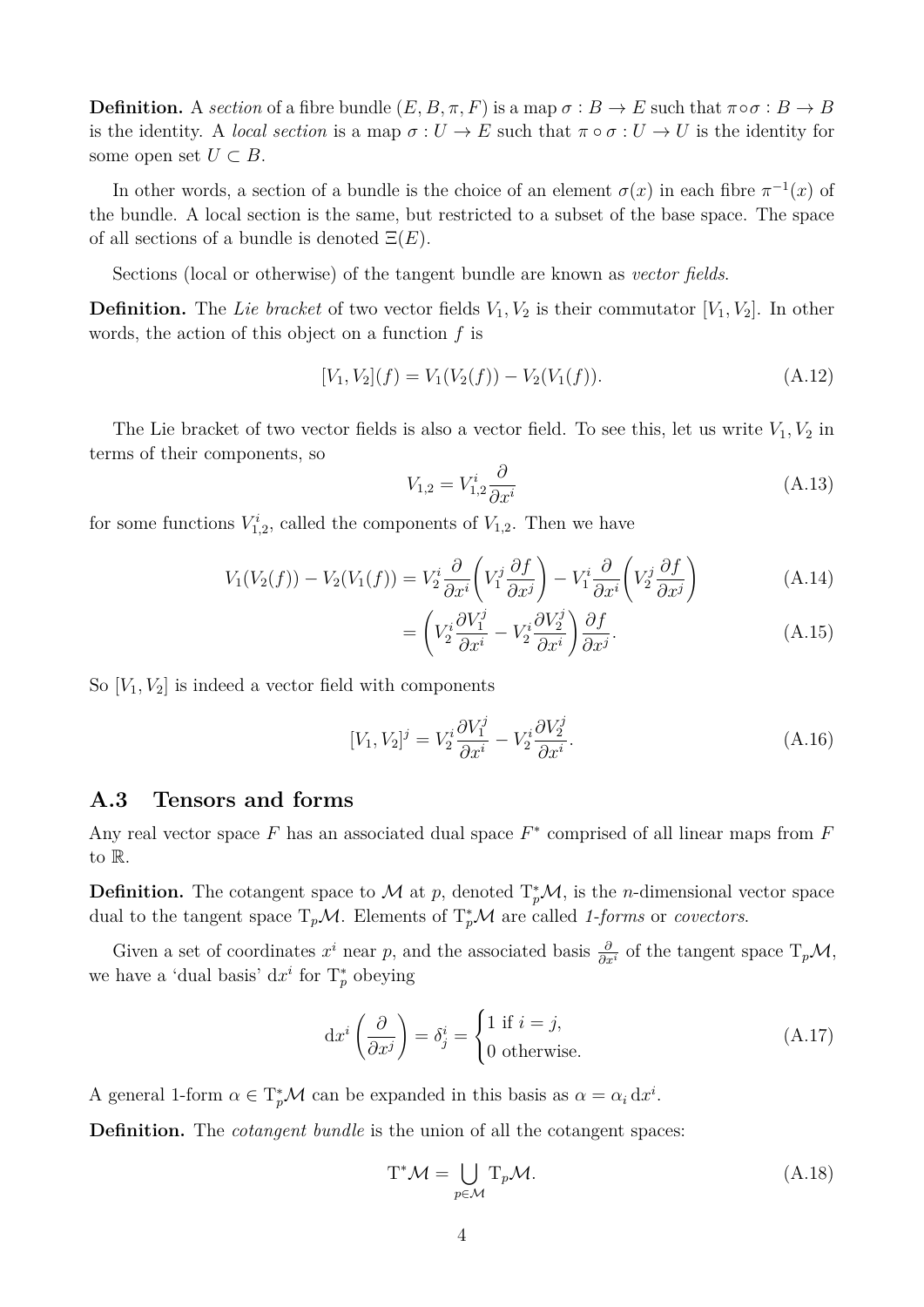The cotangent bundle is a vector bundle over  $\mathcal{M}$ . It is the 'dual bundle' to T $\mathcal{M}$ . A section of  $T^{\ast} \mathcal{M}$  is known as a 1-form field.

Given two real vector spaces  $F_1, F_2$ , we can construct a third vector space  $F_{12}$  by taking their 'tensor product',

$$
F_{12} = F_1 \otimes F_2. \tag{A.19}
$$

We can similarly take tensor products of vector bundles. The fibre of the resulting vector bundle is defined as the tensor product of the fibres of the two starting vector bundles. For example, TM  $\otimes$  T<sup>\*</sup>M is a vector bundle over M whose fibre over  $p \in M$  is  $T_pM \otimes T_p^*\mathcal{M}$ . This is known as a  $(1, 1)$ -tensor bundle.

More generally, we can construct a vector bundle from the tensor product of *r* tangent bundles and *s* cotangent bundles, for example

$$
\underbrace{\text{T}\mathcal{M}\otimes\cdots\otimes\text{T}\mathcal{M}}_{r}\otimes\underbrace{\text{T}^*\mathcal{M}\otimes\cdots\otimes\text{T}^*\mathcal{M}}_{s}.
$$
 (A.20)

This is a (*r, s*)-tensor bundle, and its elements are (*r, s*)-tensors. Its sections are (*r, s*)-tensor fields. (*r, s*) is called the rank of a tensor. Usually we will not explicitly give *r* and *s*, and just call these objects *tensors*.

**Definition.** An *r*-form  $\alpha$  is a totally antisymmetric  $(0, r)$ -tensor. In other words, at  $p \in \mathcal{M}$  it is a map

$$
\underbrace{T_p \mathcal{M} \otimes \cdots \otimes T_p \mathcal{M}}_{r} \to \mathbb{R}
$$
 (A.21)

that aquires a minus sign under the interchange of any two of its arguments. The bundle of *r*-forms is sometimes denoted  $\Omega^r \mathcal{M}$ .

**Definition.** Let  $\eta$  be a *p*-form and  $\omega$  a *q*-form. Their 'wedge' product (or 'exterior' product)  $\eta \wedge \omega$  is a  $(p+q)$ -form defined by

$$
\eta \wedge \omega = \frac{(p+q)!}{p!q!} \mathcal{A}(\eta \otimes \omega), \tag{A.22}
$$

where  $A$  is an operator that totally antisymmetrises the given tensor.

One can show that  $\eta \wedge \omega = (-1)^{pq} \omega \wedge \eta$ , so  $\eta \wedge \eta = 0$  if p is odd. Also, the wedge product is associative:

$$
(\eta \wedge \omega) \wedge \chi = \eta \wedge (\omega \wedge \chi) \tag{A.23}
$$

Given a dual basis  $\{dx^i\}$ , the *p*-forms

$$
dx^{i_1} \wedge \cdots \wedge dx^{i_p} = p!(dx^{[i_1} \otimes \cdots \otimes dx^{i_p]})
$$
\n(A.24)

form a basis for the space of *p*-forms. We will often expand a *p*-form in terms of its components in this basis as

$$
\eta = \frac{1}{p!} \eta_{i_1 \dots i_p} \, \mathrm{d} x^{i_1} \wedge \dots \wedge \mathrm{d} x^{i_p} \,. \tag{A.25}
$$

The wedge product can be written in terms of these components as

$$
(\eta \wedge \omega)_{i_1 \dots i_p j_1 \dots j_q} = \frac{(p+q)!}{p!q!} \eta_{[i_1 \dots i_p} \omega_{j_1 \dots j_q]}.
$$
\n(A.26)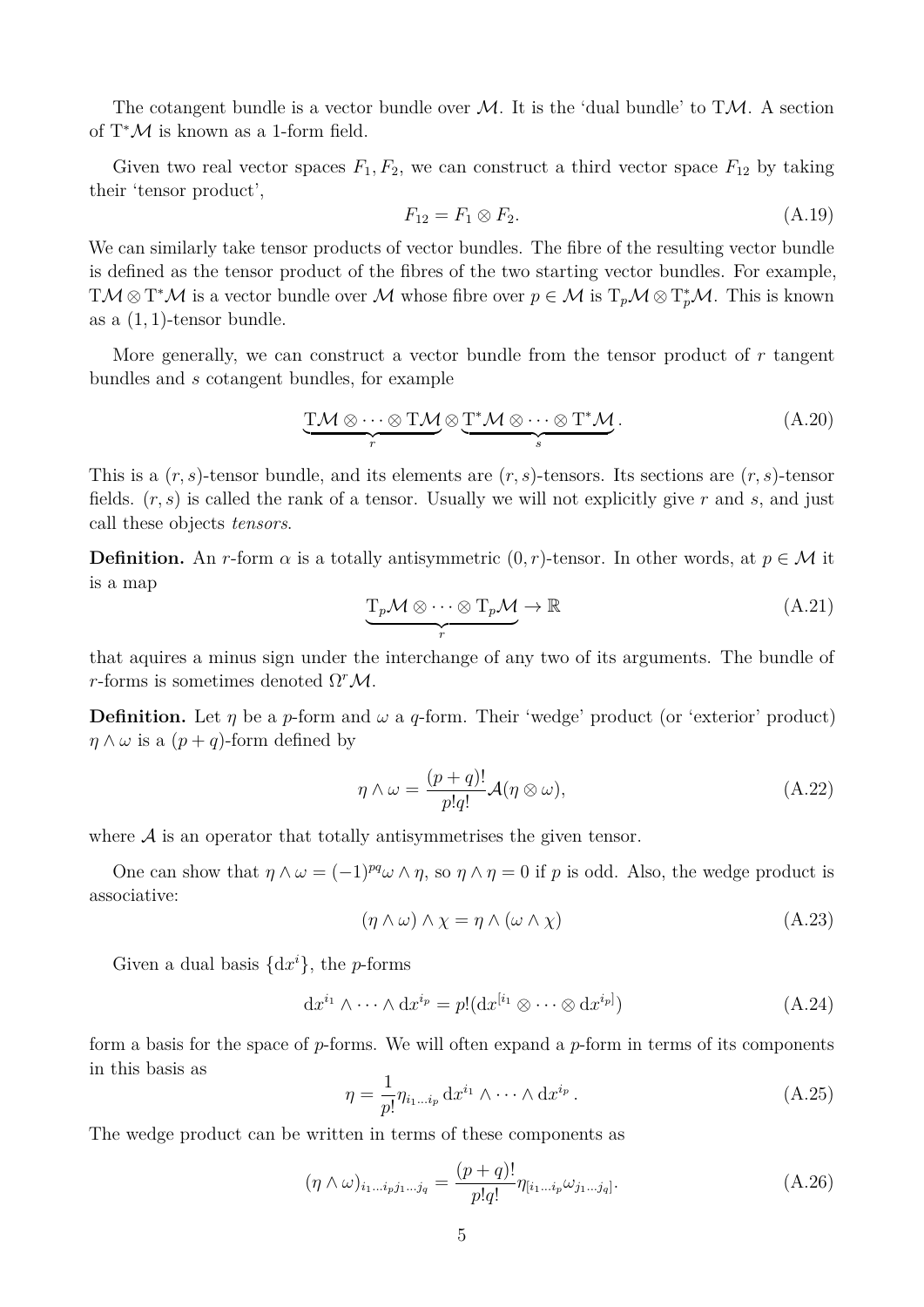**Definition.** The *exterior derivative* of a *p*-form  $\eta$  is a  $(p+1)$ -form  $d\eta$  given by

$$
(\mathrm{d}\eta)_{\mu_1...\mu_{p+1}} = (p+1)\partial_{[\mu_1}\eta_{\mu_2...\mu_{p+1}]}
$$
\n(A.27)

**Definition.** The gradient of a function f is its exterior derivative  $df = \frac{\partial f}{\partial x^i} dx^i$ .

The exterior derivative operator *d* maps  $\Omega^p \mathcal{M}$  to  $\Omega^{p+1} \mathcal{M}$ . It can be shown that:

- $d(d\eta) = 0$ .
- $d(\eta \wedge \omega) = d\eta \wedge \omega + (-1)^p \eta \wedge d\omega \quad (\eta \text{ a } p\text{-form}).$
- $d(\phi^*\eta) = \phi^* d\eta$ .

**Definition.** A *p*-form *η* is *closed* if  $d\eta = 0$ , and *exact* if there exists a  $(p-1)$ -form  $\omega$  such that  $\eta = d\omega$ .

Note that if  $\eta$  is exact, then it is closed. The converse is not always true in spaces with non-trivial topology. For a quick counterexample, consider the plane with the origin removed,  $\mathbb{R}^2 \setminus \{0\}$ , with the standard Cartesian coordinates x, y. The 1-form

$$
\alpha = \frac{x \, dy - y \, dx}{x^2 + y^2} \tag{A.28}
$$

satisfies  $d\alpha = 0$ , so it is closed. However, it is not exact. We do have  $\alpha = d\beta$  where  $\tan \beta = y/x$ , but tan does not have a unique inverse, and it is not possible to pick a  $\beta$  that is continuous everywhere in  $\mathbb{R}^2 \setminus \{0\}$ , so at best  $\alpha = d\beta$  only holds locally. This is a general property, and we have:

**Lemma** (Poincaré lemma). *If*  $\eta$  *is closed, then for all points*  $r \in \mathcal{M}$  *there exists a neighbourhood*  $\mathcal{O}$  *of*  $r$  *and*  $a$  ( $p-1$ )*-form*  $\omega$  *such that*  $\eta = d\omega$  *in*  $\mathcal{O}$ *.* 

In other words, if  $\eta$  is closed, then it is locally exact.

#### **A.4 Diffeomorphisms and Lie derivatives**

**Definition.** Let  $M, N$  be differentiable manifolds of dimension  $m, n$  respectively. A function  $\phi: \mathcal{M} \to \mathcal{N}$  is *smooth* iff  $\psi_A \circ \phi \psi_\alpha^{-1} : \mathbb{R}^m \to \mathbb{R}^n$  is smooth for all charts  $\psi_A$  on  $\mathcal{N}$  and  $\psi_\alpha$  on  $\mathcal{M}$ .

**Definition.** Let  $\phi : \mathcal{M} \to \mathcal{N}$ ,  $f : \mathcal{N} \to \mathbb{R}$  be smooth. The *pullback* of f by  $\phi$  is the map  $\phi^* f : \mathcal{M} \to \mathbb{R}, p \mapsto \phi^* f(p) = f(\phi(p)).$ 

**Definition.** The *pushforward* of a curve  $\lambda : I \to \mathcal{M}$  is  $\phi_*\lambda = \phi \circ \lambda : I \to \mathcal{N}, t \to \phi(\lambda(t)).$ 

**Definition.** Let  $p \in \mathcal{M}$ , and let  $X \in \mathcal{T}_p(\mathcal{M})$  be the tangent vector of a curve  $\lambda : I \to \mathcal{M}$ . The *pushforward* of *X* by  $\phi$  is  $\phi_* X \in \mathcal{T}_{\phi(p)}(\mathcal{N})$ , defined as the tangent of  $\phi_* \lambda$  at  $\phi(x)$ .

**Lemma.** Let  $X \in \mathcal{T}_p(\mathcal{M})$  and  $f : \mathcal{N} \to \mathbb{R}$ . Then  $(\phi_* X)(f) = X(\phi^* f)$ .

*Proof.* Let  $\lambda(0) = p$ . We have

$$
(\phi_* X)(f)|_{\phi(p)} = \left[\frac{\mathrm{d}}{\mathrm{d}t}(f \circ (\phi \circ \lambda))(t)\right]_{t=0} = \left[\frac{\mathrm{d}}{\mathrm{d}t}((f \circ \phi) \circ \lambda)(t)\right]_{t=0} = X(\phi^* f). \tag{A.29}
$$

 $\Box$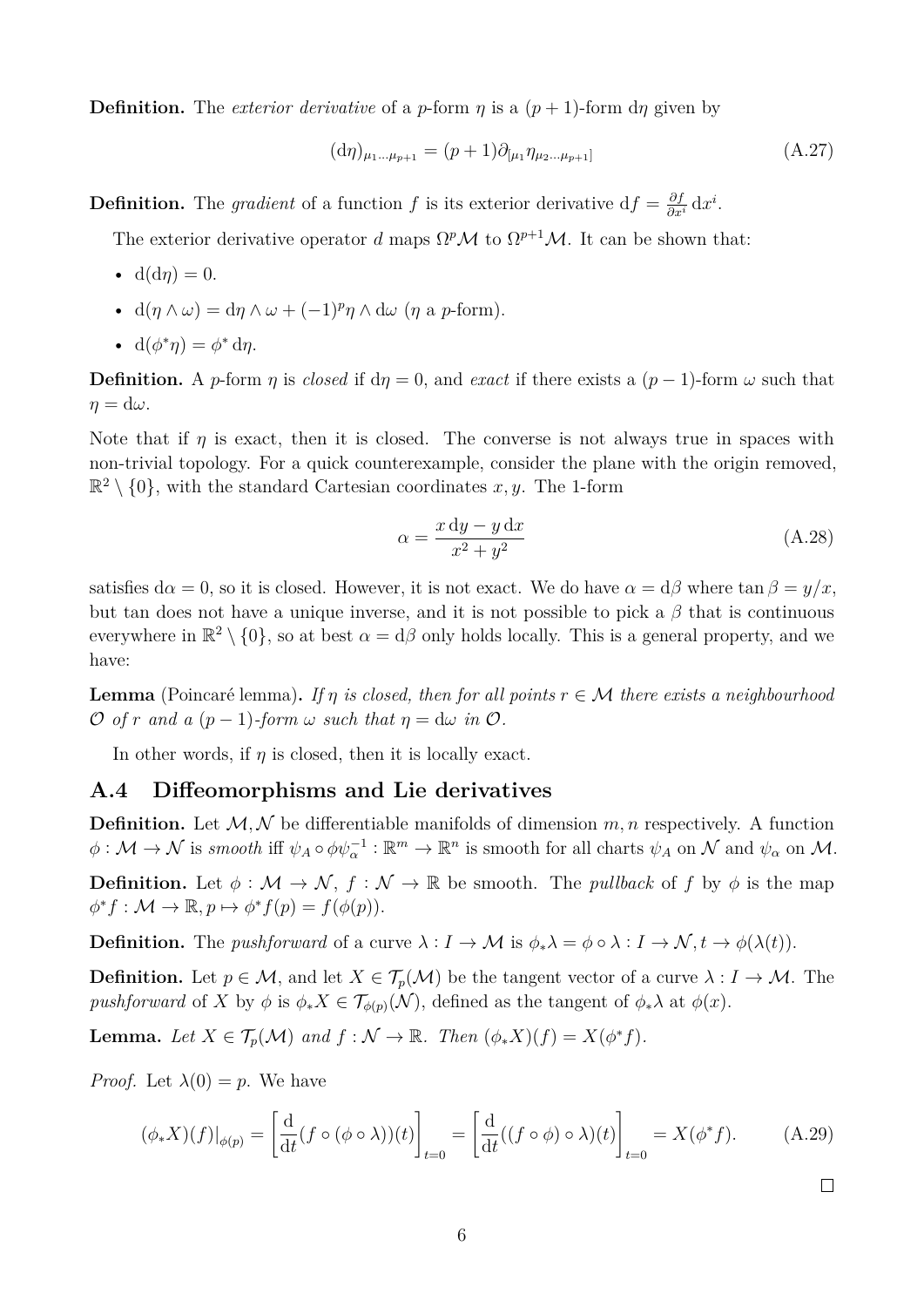**Definition.** Let  $\phi : \mathcal{M} \to \mathcal{N}$  be smooth,  $p \in \mathcal{M}$  and  $\eta \in \mathcal{T}_{\phi(p)}^*(\mathcal{N})$ . The *pullback* of  $\eta$  by  $\phi$  is  $\phi^*\eta \in \mathcal{T}_p^*(\mathcal{M})$ , defined by  $(\phi^*\eta)(X) = \eta(\phi_*X)$  for all  $X \in \mathcal{T}_p(\mathcal{M})$ .

**Lemma.** Let  $f : \mathcal{N} \to \mathbb{R}$ . The gradient of  $f$  at  $\phi(p)$  is  $df \in \mathcal{T}_{\phi(p)}^{*}(\mathcal{N})$ . We have  $\phi^{*}(df) =$  $d(\phi^* f)$ .

*Proof.* Let  $X \in \mathcal{T}_p(\mathcal{M})$ . Then  $(\phi^*(\mathrm{d}f))(X) = \mathrm{d}f(\phi^*X) = (\phi^*X)(f) = X(\phi^*f) = [\mathrm{d}(\phi^*f)](X)$ .

Let  $x^{\mu}$  be coordinates on M and  $y^{\alpha}$  coordinates on N.  $\phi : \mathcal{M} \to \mathcal{N}$  defines a map  $x^{\mu} \mapsto y^{\alpha}(x^{\mu})$ . One can show that for a vector  $X \in \mathcal{T}_p(\mathcal{M})$  we have

$$
(\phi_* X)^\alpha = \frac{\partial y^\alpha}{\partial x^\mu} \bigg|_p X^\mu,
$$
\n(A.30)

and for a 1-form  $\eta \in \mathcal{T}_{P}^{*}(\mathcal{N})$  we have

$$
(\phi^*\eta)_{\mu} = \frac{\partial y^{\alpha}}{\partial x^{\mu}} \bigg|_{p} \eta_{\alpha}.
$$
\n(A.31)

Note that we have not required that  $\phi$  is invertible, so we only have:

|           | pushforward pullback |   |
|-----------|----------------------|---|
| functions | x                    |   |
| curves    |                      | x |
| vectors   |                      | x |
| 1-forms   |                      |   |

 $p \in \mathcal{M}$  was arbitrary, so the pushforward similarly applies to vector fields and the pullback to covector fields.

We can define the pullback of a (0*, s*) tensor *S* by

$$
(\phi^*S)(X_1,\ldots,X_s) = S(\phi_*(X_1),\ldots,\phi_*(X_s)) \quad \text{for all} \quad X_1,\ldots,X_s \in \mathcal{T}_p(\mathcal{M}). \tag{A.32}
$$

Similarly we can define the pushforward of a  $(r, 0)$  tensor  $T$  by

 $(\phi_* T)(\eta_1, \dots, \eta_r) = T(\phi^* \eta_1, \dots, \phi^* \eta_r)$  for all  $\eta_1, \dots, \eta_r \in \mathcal{T}_p^*(\mathcal{M}).$  (A.33)

These have components given by

$$
(\phi^* S)_{\mu_1 \dots \mu_s} = \frac{\partial y^{\alpha_1}}{\partial x^{\mu_1}} \bigg|_p \dots \frac{\partial y^{\alpha_s}}{\partial x^{\mu_s}} \bigg|_p S_{\alpha_1 \dots \alpha_s}, \tag{A.34}
$$

$$
(\phi_* T)^{\alpha_1 \dots \alpha_r} = \left. \frac{\partial y^{\alpha_1}}{\partial x^{\mu_1}} \right|_p \dots \left. \frac{\partial y^{\alpha_r}}{\partial x^{\mu_r}} \right|_p S^{\mu_1 \dots \mu_r}.
$$
 (A.35)

**Example.** Let  $\mathcal{M} = S^2$ ,  $\mathcal{N} = \mathbb{R}^3$ . Use  $(\theta, \phi)$  spherical coordinates on  $S^2$  and let  $\phi : \mathcal{M} \to$  $\mathcal{N}, p(\theta, \phi) \mapsto y^{\alpha} = (\sin \theta \cos \phi, \sin \theta \sin \phi, \cos \theta)$ . Let *g* be a Euclidean metric on  $\mathbb{R}^{3}$ .  $g_{\alpha\beta} = \delta_{\alpha\beta}$ in cartesian coordinates, and the pullback of *g* onto  $S^2$  is  $(\phi^* g)_{\mu\nu} = \text{diag}(1, \sin^2 \theta)$ .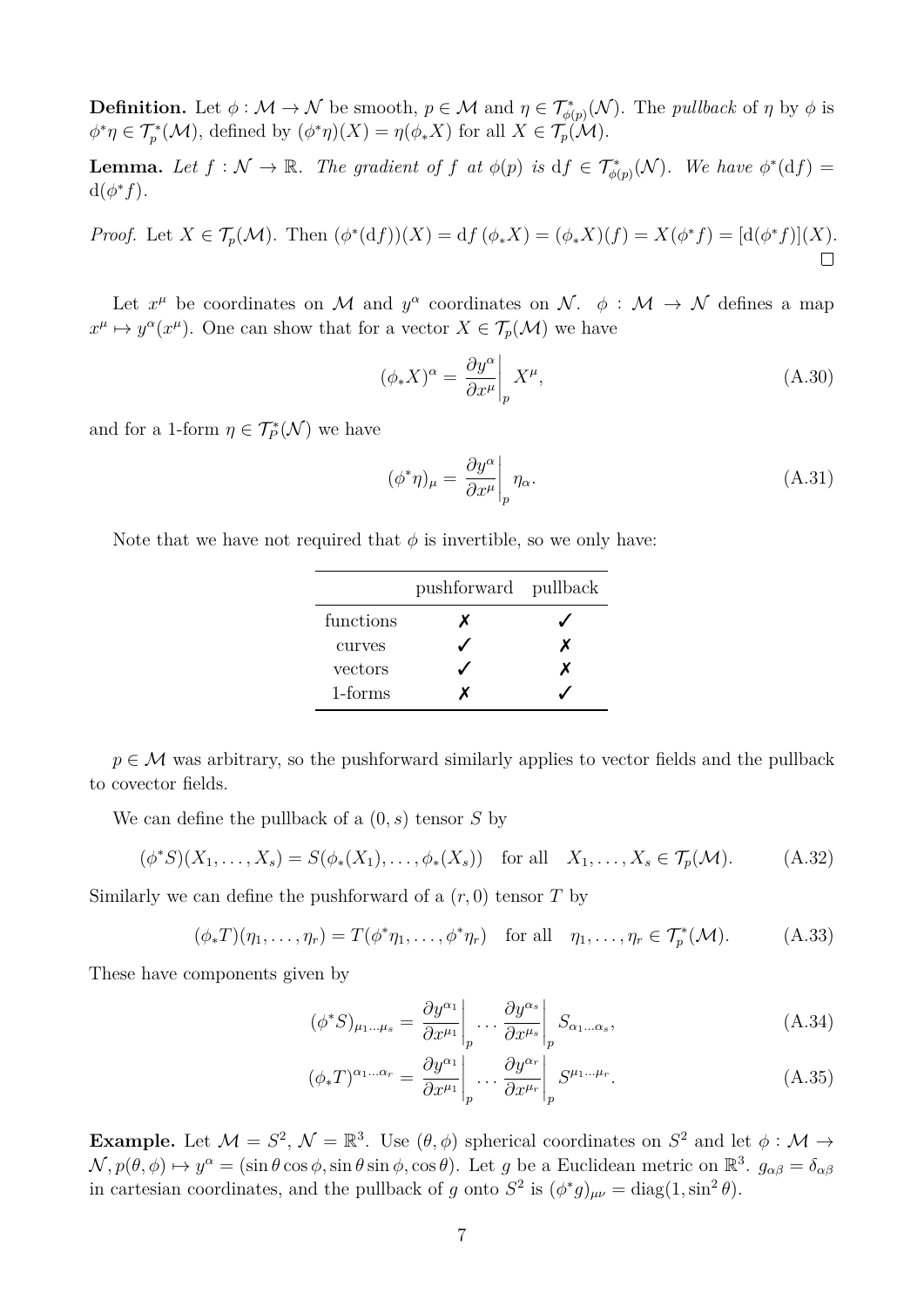**Definition.** A map  $\phi : \mathcal{M} \to \mathcal{N}$  is a *diffeomorphism* if  $\phi$  is 1-to-1, onto, smooth, and has a smooth inverse.  $M$  and  $N$  must have the same dimension.

**Definition.** Let  $\phi : \mathcal{M} \to \mathcal{N}$  be a diffeomorphism and *T* a  $(r, s)$  tensor on *M*. The *pushforward* of *T* under  $\phi$  is the  $(r, s)$  tensor on  $\mathcal N$  given by

$$
\phi_* T(\eta_1, \dots, \eta_r, X_1, \dots, X_s) = T(\phi^* \eta_1, \dots, \phi^* \eta_r, (\phi^{-1})_* X_1, \dots, (\phi^{-1})_* X_s)
$$
(A.36)

for all  $\eta_i \in \mathcal{T}_{\phi(p)}^*(\mathcal{N})$  and  $X_i \in \mathcal{T}_{\phi(p)}(\mathcal{N})$ . The *pullback* of *S* an  $(r, s)$  tensor on  $\mathcal{N}$  is defined to be  $\phi^* S = (\phi^{-1})_* S$ .

Pushforwards and pullbacks enable us to compare tensors at different  $p, q \in \mathcal{M}$ .

**Definition.** A diffeomorphism  $\phi : \mathcal{M} \to \mathcal{M}$  is a *symmetry transformation* of a tensor field *T* if  $\phi_*T = T$  everywhere. An *isometry* is a symmetry transformation of the metric.

**Definition.** Let X be a vector field on a manifold M. Define  $\phi_t : \mathcal{M} \to \mathcal{M}, p \mapsto q =$  a point a parameter distance *t* along the integral curve of *X* through *p*.

For small enough *t*,  $\phi_t$  can be shown to be a diffeomorphism.  $\phi_0$  is the identity, and we have  $\phi_s \circ \phi_t = \phi_{s+t}, \ \phi_{-t} = (\phi_t)^{-1}$ . If  $\phi_t$  is a diffeomorphism for all  $t \in \mathbb{R}$ , then we can define for ap.pdfll  $p \in \mathcal{M}$  the curve  $\lambda_p : \mathbb{R} \to \mathcal{M}, t \mapsto \phi_t(p)$ .

**Definition.** The Lie derivative of a tensor T along a vector field X at  $p \in M$  is

$$
(\mathcal{L}_X T)_p = \lim_{t \to 0} \frac{[(\phi_{-t})_* T]_p - T_p}{t}.
$$
\n(A.37)

 $\mathcal{L}_X$  maps  $(r, s)$  tensor fields to  $(r, s)$  tensor fields. If  $\alpha$  and  $\beta$  are constants, then we have  $\mathcal{L}_X(\alpha S + \beta T) = \alpha \mathcal{L}_X S + \beta \mathcal{L}_X T$ .

**Definition.** Let  $\Sigma$  be a  $(n-1)$ -dimensional hypersurface in M, and X be a vector field that is nowhere tangent to  $\Sigma$ . Let  $x^i$ ,  $i = 1, ..., n-1$ , be coordinates on  $\Sigma$ . Assign to  $q \in \mathcal{M}$ coordinates  $(t, x^i)$  such that  $q$  is a parameter distance  $t$  along the integral curve of  $X$  through  $x^i$  on  $\Sigma$ . For sufficiently small *t*,  $(t, x^i)$  is a coordinate chart; these are *adapted coordinates*.

Note that integral curves of *X* have fixed  $x^i$  and parameter *t*, so we can write  $X = \frac{\partial}{\partial t}$ . The diffeomorphism  $\phi_t$  sends points *p* with  $x^{\mu} = (t_p, x^i)$  to *q* with  $y^{\mu} = (t_p + t, x^i)$ , and we have  $\frac{\partial y^{\mu}}{\partial x^{\nu}} = \delta^{\mu}_{\nu}$ . Now consider an  $(r, s)$  tensor *T* in these coordinates. We have

$$
[((\phi_t)_*T)^{\mu...}{}_{\nu...} ]_{\phi_t(p)} = \frac{\partial y^{\mu}}{\partial x^{\rho}} \dots \frac{\partial y^{\sigma}}{\partial x^{\nu}} \dots [T^{\rho...}{}_{\sigma...}]_p = [T^{\mu...}{}_{\nu...}]_p.
$$
 (A.38)

Hence

$$
[((\phi_{\pm t})_*T)^{\mu...}{}_{\nu...}]_p = [T^{\mu...}{}_{\nu...}]_{\phi_{\mp t}(p)},
$$
\n(A.39)

and so at *p* with  $(t_p, x^i)$ , in this chart we have

$$
(\mathcal{L}_X T)^{\mu...}{}_{\nu...} = \lim_{t \to 0} \frac{1}{t} [T^{\mu...}{}_{\nu...}(t_p + t, x^i) - T^{\mu...}{}_{\nu...}(t_p, x^i)] = \frac{\partial}{\partial t} T^{\mu...}{}_{\nu...}(t, x^i) \Big|_{t_p}.
$$
 (A.40)

It follows that we have a Leibniz rule

$$
\mathcal{L}_X(S \otimes T) = (\mathcal{L}_X S) \otimes T + S \otimes (\mathcal{L}_X T), \tag{A.41}
$$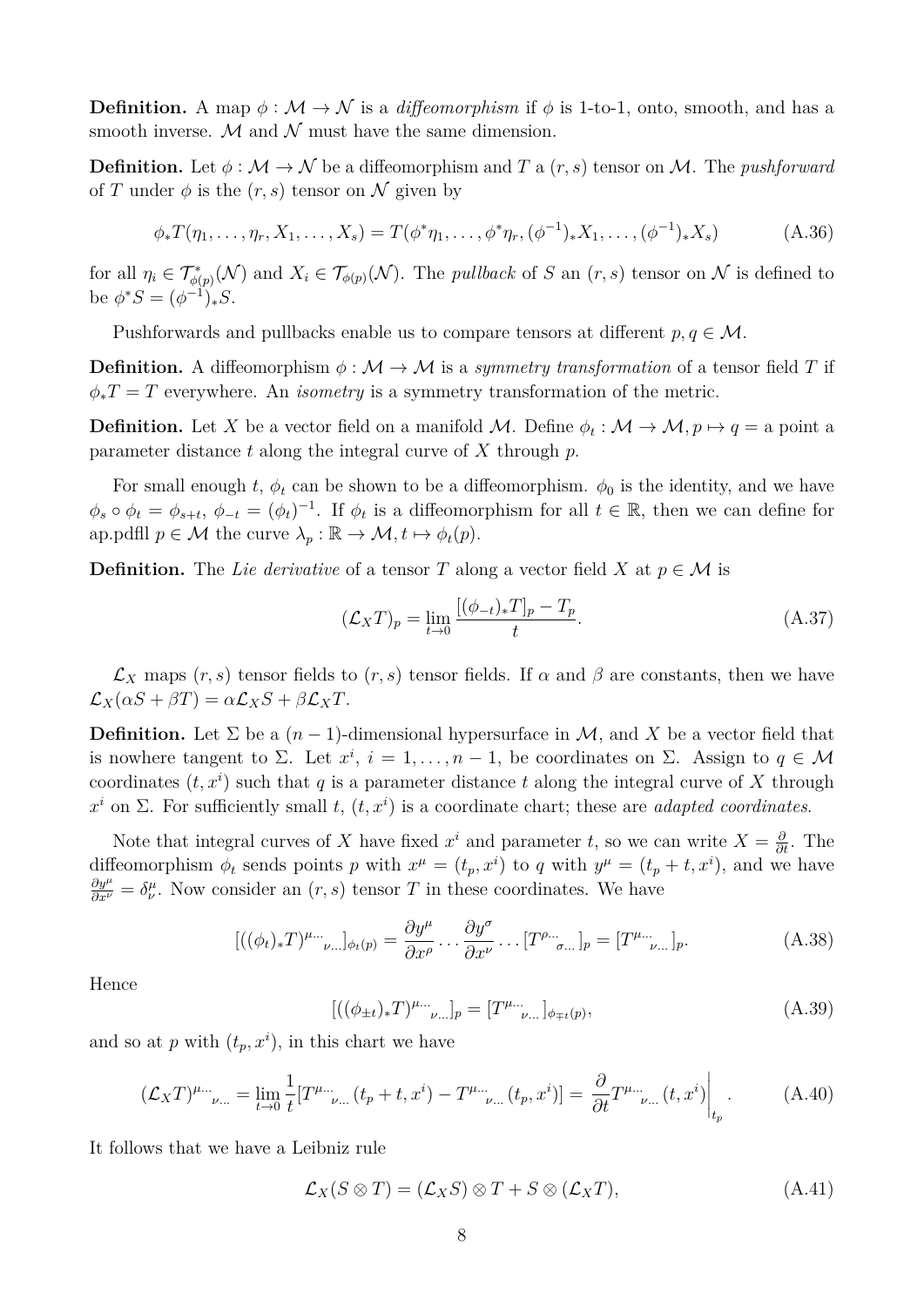and also that  $\mathcal{L}_X$  commutes with contraction.

It is useful to write down an explicit coordinate expression for the Lie derivative of a general tensor:

$$
(\mathcal{L}_X T)^{\mu\dots}_{\nu\dots} = X^{\alpha} \partial_{\alpha} T^{\mu\dots}_{\nu\dots} - (\partial_{\alpha} X^{\mu}) T^{\alpha\dots}_{\nu\dots} - \dots + (\partial_{\nu} X^{\alpha}) T^{\mu\dots}_{\alpha\dots} + \dots \tag{A.42}
$$

There is also a very useful expression for the Lie derivative of a differential form, called Cartan's magic formula:

$$
\mathcal{L}_X \omega = \iota_X \, \mathrm{d}\omega + \mathrm{d}(\iota_X \omega) \,. \tag{A.43}
$$

In this expression,  $\iota_X$  is the 'contraction' operator or 'interior product', defined such that

$$
(\iota_X \omega)_{\nu\rho\ldots} = X^{\mu} \omega_{\mu\nu\rho\ldots}.
$$
\n(A.44)

This operator takes *p*-forms to  $(p-1)$ -forms.

#### **A.5 Integration**

**Lemma.** Let  $\omega$  be a *n*-form and  $\{f^{\mu} = dx^{\mu}\}\$ a dual basis for an *n*-dimensional manifold M. *Then there exists a function h such that*  $\omega = hf^1 \wedge \dots f^n$ .

**Definition.** An *orientation* of an *n*-dimensional manifold  $N$  is a smooth nowhere vanishing *n*-form *η*, up to an equivalence given by  $\eta \sim \eta'$  iff there exists a function  $h > 0$  such that  $\eta' = h\eta$ .

**Definition.** A coordinate chart  $x^{\mu}$  on N is *right-handed* relative to a given orientation  $\eta$  if there exists a function  $h > 0$  such that  $\eta = h \, dx^1 \wedge \cdots \wedge dx^{\mu}$ .

**Definition.** Let  $\psi = x^{\mu}$ :  $\mathcal{O} \subset \mathcal{N} \to \mathbb{R}^n$  be a right-handed coordinate chart, and  $\omega$  a *n*-form. Then the integral of  $\omega$  over  $\mathcal O$  is

$$
\int_{\mathcal{O}} \omega = \int_{\psi(\mathcal{O}) \subset \mathbb{R}^n} \omega_{1...n} \, dx^1 \dots dx^n.
$$
\n(A.45)

To integrate over regions with more than one chart, we add these expressions patchwise.

This expression for the integral can be shown to be chart independent.

**Definition.** A diffeomorphism  $\phi : \mathcal{N} \to \mathcal{N}$  is *orientation preserving* if  $\phi^*\eta$  is equivalent to  $\eta$ for all orientations *η*.

If  $\phi$  is orientation preserving, it can be shown that  $\int_{\mathcal{N}} \phi^* \omega = \int_{\mathcal{N}} \omega$ .

#### **A.6 Submanifolds, Stokes' theorem**

Let  $M, N$  be orientable manifolds of dimensions  $m < n$ .

**Definition.** An *embedding*  $\phi : \mathcal{M} \to \mathcal{N}$  is a smooth, 1-to-1 map such that for all  $p \in \mathcal{M}$  there exists a neighbourhood  $\mathcal{O}$  such that  $\phi^{-1} : \phi(\mathcal{O}) \to \mathcal{M}$  is smooth. If  $m = n - 1$ , then  $\phi(\mathcal{M})$  is a *hypersurface*.

**Definition.** Let  $\phi[\mathcal{M}]$  be *m*-dimensional, and let *η* be an *m*-form on N. Then we define the integral of  $\eta$  over  $\phi[\mathcal{M}]$  as

$$
\int_{\phi[\mathcal{M}]} \eta = \int_{\mathcal{M}} \phi^* \eta. \tag{A.46}
$$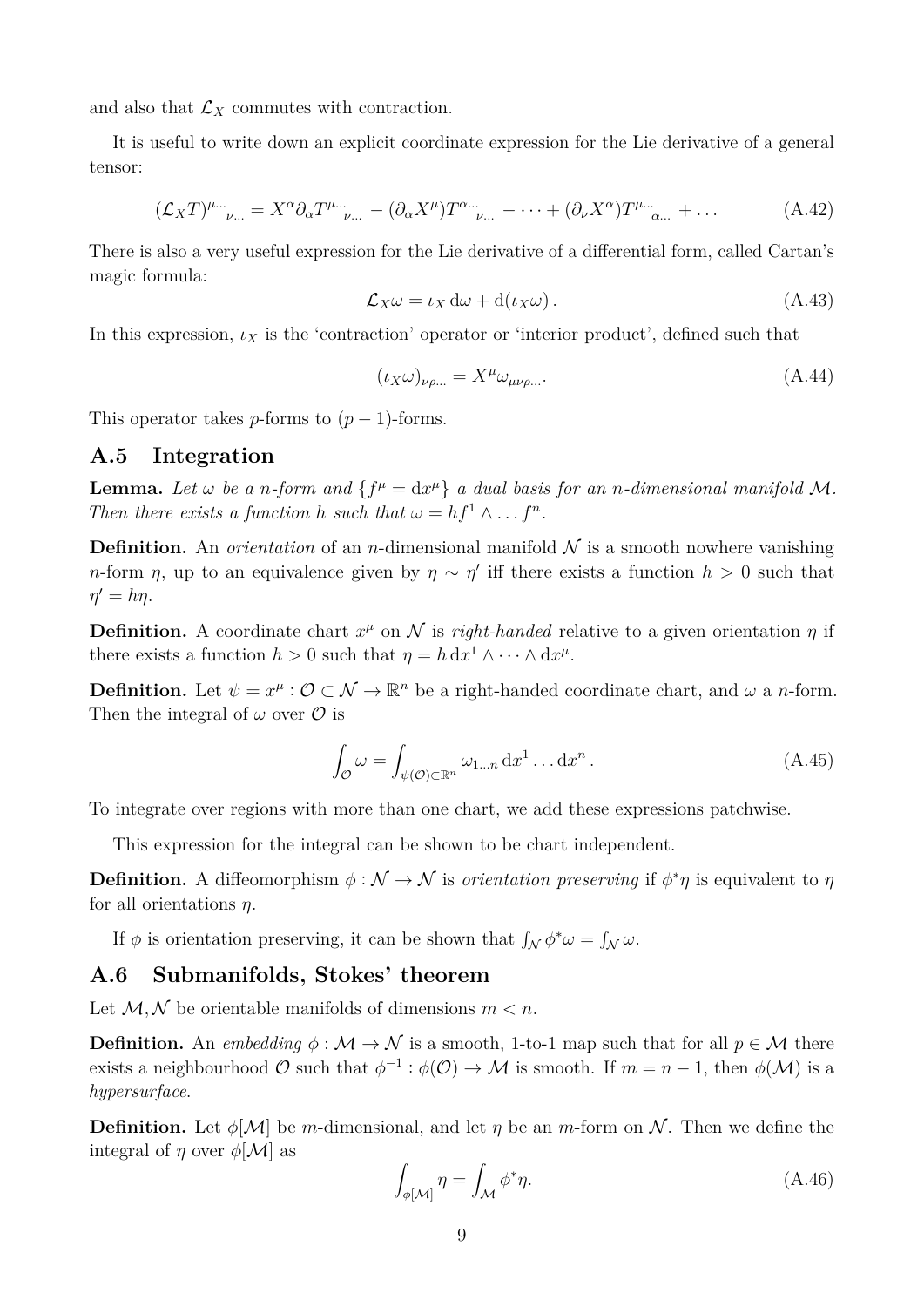Note that if  $\eta = d\omega$  then we have

$$
\int_{\phi[\mathcal{M}]} \mathrm{d}\omega = \int_{\mathcal{M}} \mathrm{d}\phi^* \eta \,. \tag{A.47}
$$

**Definition.** Let  $\frac{1}{2}\mathbb{R}^n = \{(x^1, \ldots, x^n) \in \mathbb{R} \text{ s.t. } x^1 \leq 0\}$ . A *manifold with boundary* N is identical to a manifold, except for that the charts now map to  $\frac{1}{2}\mathbb{R}^n$ . Its *boundary* is  $\partial \mathcal{N} = \{p \in$  $\mathcal{N}$  s.t.  $x^1(p) = 0$ , and is  $(n-1)$ -dimensional.  $(x^2, \ldots, x^n)$  is *right-handed* on  $\partial \mathcal{N}$  if  $(x^1, \ldots, x^n)$ is right-handed on *∂*M.

**Theorem** (Stokes' theorem)**.** *Given an n-dimensional orientable manifold* N *with boundary ∂*N *and* (*n* − 1)*-form η, we have*

$$
\int_{\mathcal{N}} d\eta = \int_{\partial \mathcal{N}} \eta. \tag{A.48}
$$

**Definition.**  $X \in \mathcal{T}_p(\mathcal{N})$  is *tangent* to  $\phi(\mathcal{M})$  if there exists a curve in  $\phi(\mathcal{M})$  with tangent X.  $\tilde{n} \in \mathcal{T}_{p}^{*}(\mathcal{N})$  is *normal* to  $\phi(\mathcal{M})$  if  $\tilde{n}(X) = 0$  for all X tangent to  $\phi(\mathcal{M})$ .

## **A.7 Metric, volume and curvature**

**Definition.** A metric q on a manifold  $\mathcal{M}$  is a non-degenerate symmetric  $(0, 2)$ -tensor.

Given a metric  $g_{\mu\nu}$ , we define its inverse  $g^{\mu\nu}$  to be the unique symmetric  $(2,0)$ -tensor satisfying  $g^{\mu\nu}g_{\nu\rho} = \delta^{\mu}_{\rho}$ . We can lower and raise tensor indices by contracting with  $g_{\mu\nu}$  and  $g^{\mu\nu}$  respectively. **Definition.** The volume form  $\epsilon$  is defined in terms of a local set of coordinates  $x^0, x^1, \ldots x^{n-1}$ as

$$
\epsilon = \sqrt{|\det(g_{\mu\nu})|} \, dx^0 \wedge dx^1 \wedge \cdots \wedge dx^{n-1} \,. \tag{A.49}
$$

**Definition.** An  $(r, s)$ -tensor density of weight *m* is an object with the same index structure as an  $(r, s)$ -tensor, but whose components under a diffeomorphism  $\phi: x^{\mu} \mapsto y^{\alpha}(x^{\mu})$  transform as

$$
(\phi_* T)^{\alpha \dots}_{\beta \dots} = \left( \det \left( \frac{\partial x^{\rho}}{\partial y^{\gamma}} \right) \right)^m \frac{\partial y^{\alpha}}{\partial x^{\mu}} \dots \frac{\partial x^{\nu}}{\partial y^{\beta}} \dots T^{\mu \dots}.
$$
 (A.50)

An (*r, s*)-pseudotensor density of weight *m* is similar but obeys

$$
(\phi_* T)^{\alpha \dots}_{\beta \dots} = \text{sign}\left(\det\left(\frac{\partial x^{\sigma}}{\partial y^{\delta}}\right)\right) \left(\det\left(\frac{\partial x^{\rho}}{\partial y^{\gamma}}\right)\right)^m \frac{\partial y^{\alpha}}{\partial x^{\mu}} \dots \frac{\partial x^{\nu}}{\partial y^{\beta}} \dots T^{\mu \dots}.
$$
 (A.51)

An (*r, s*)-pseudotensor is just an (*r, s*)-pseudotensor of weight 0. A *p*-pseudoform is an antisymmetric (0*, p*)-pseudotensor. A pseudoscalar is a (0*,* 0)-pseudotensor.

**Example.** The volume form is a *n*-pseudoform.

**Definition.** Given a metric  $g_{\mu\nu}$ , the Christoffel symbols are

$$
\Gamma^{\mu}_{\nu\rho} = \frac{1}{2} g^{\mu\sigma} \Big( \partial_{\rho} g_{\nu\sigma} + \partial_{\nu} g_{\rho\sigma} - \partial_{\sigma} g_{\nu\rho} \Big). \tag{A.52}
$$

These are the components of the Levi-Civita connection, which is *not* a tensor.

**Definition.** The covariant derivative of a  $(r, s)$ -tensor  $T^{\mu}$ <sup>...</sup>, is a  $(r, s + 1)$  tensor

$$
\nabla_{\rho} T^{\mu...}_{\nu...} = \partial_{\rho} T^{\mu...}_{\nu...} + \Gamma^{\mu}_{\rho\sigma} T^{\sigma...}_{\nu...} + \cdots - \Gamma^{\sigma}_{\rho\nu} T^{\mu...}_{\sigma...} - \cdots. \tag{A.53}
$$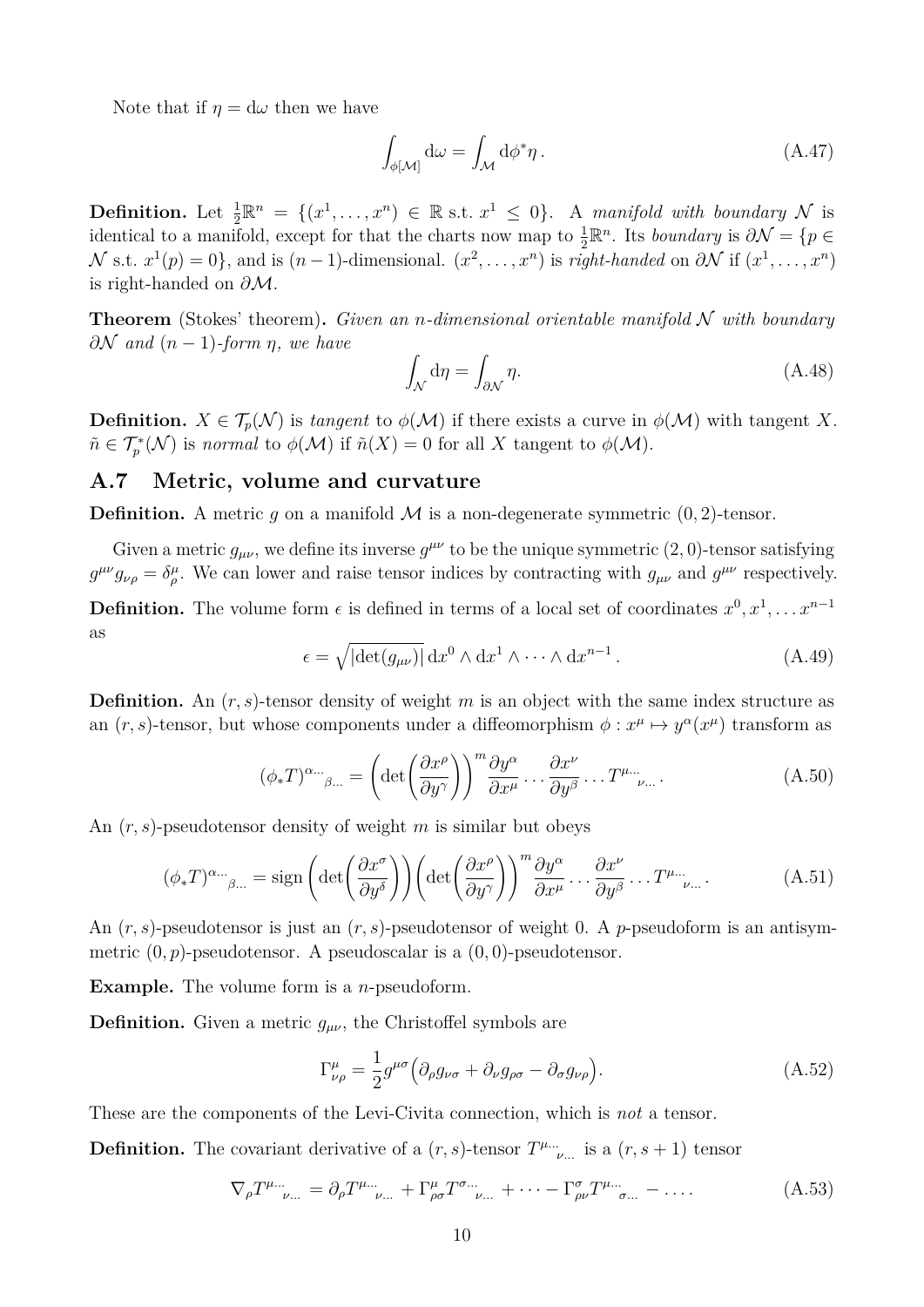The Levi-Civita connection is the unique torsion-free (i.e.  $\Gamma^{\rho}_{\mu\nu} = \Gamma^{\rho}_{\nu\mu}$ ) connection on TM obeying  $\nabla_{\mu}g_{\nu\rho} = 0.$ 

**Definition.** The Riemann curvature tensor  $R^{\mu}{}_{\nu\rho\sigma}$  is defined such that

$$
R^{\mu}{}_{\nu\rho\sigma}X^{\rho}Y^{\sigma}Z^{\nu} = X^{\rho}\nabla_{\rho}(Y^{\sigma}\nabla_{\sigma}Z^{\mu}) - Y^{\sigma}\nabla_{\sigma}(X^{\sigma}\nabla_{\sigma}Z^{\mu}).
$$
\n(A.54)

In terms of the Christoffel symbols, we have

$$
R^{\mu}_{\ \nu\rho\sigma} = \partial_{\rho} \Gamma^{\mu}_{\nu\sigma} - \partial_{\sigma} \Gamma^{\mu}_{\nu\rho} + \Gamma^{\mu}_{\rho\lambda} \Gamma^{\lambda}_{\nu\sigma} - \Gamma^{\mu}_{\sigma\lambda} \Gamma^{\lambda}_{\nu\rho}.
$$
 (A.55)

The Ricci curvature is  $R_{\nu\sigma} = R^{\mu}{}_{\nu\mu\sigma}$ . The Ricci scalar is  $R = g^{\nu\sigma}R_{\nu\sigma}$ . The Einstein tensor is  $G_{\mu\nu} = R_{\mu\nu} - \frac{1}{2}$  $\frac{1}{2}g_{\mu\nu}R$ .

Sometimes it is useful to use the notation  $\nabla_X = X^a \nabla_a$ .

## **A.8 Hodge star**

Given a metric *g*, there is a natural inner product on *p*-forms/*p*-pseudoforms given by

$$
(\alpha, \beta) = \frac{1}{p!} \alpha^{\mu_1 \dots \mu_p} \beta_{\mu_1 \dots \mu_p}.
$$
\n(A.56)

**Definition.** The Hodge star or Hodge dual operator ∗ maps *p*-forms (or *p*-pseudoforms) to  $(n-p)$ -pseudoforms (respectively  $(n-p)$ -forms), and is defined by

$$
\lambda \wedge * \mu = (\lambda, \mu)\epsilon \tag{A.57}
$$

for all pairs of *p*-forms/*p*-pseudoforms  $\lambda, \mu$ .

In components, we have

$$
(\ast \lambda)_{\nu_1...\nu_{n-p}} = \frac{(-1)^t}{p!} \epsilon_{\nu_1...\nu_{n-p}}^{\mu_1...\mu_p} \lambda_{\mu_1...\mu_p},\tag{A.58}
$$

where  $t$  is the number of minus signs in the signature of the metric; usually the signature is  $- + + + \ldots$  so  $t = 1$ . Taking the Hodge dual twice gives the original form up to a minus sign:

$$
**\lambda = (-1)^{t+p(n-p)}\lambda.
$$
\n(A.59)

The Hodge dual of a 0-form *f* (i.e. a function) is

$$
* f = f \epsilon. \tag{A.60}
$$

## **A.9 Useful formulae**

We have defined several operators acting on forms:

$$
\mathcal{L}_X, \quad \iota_X, \quad \mathbf{d}, \quad *, \tag{A.61}
$$